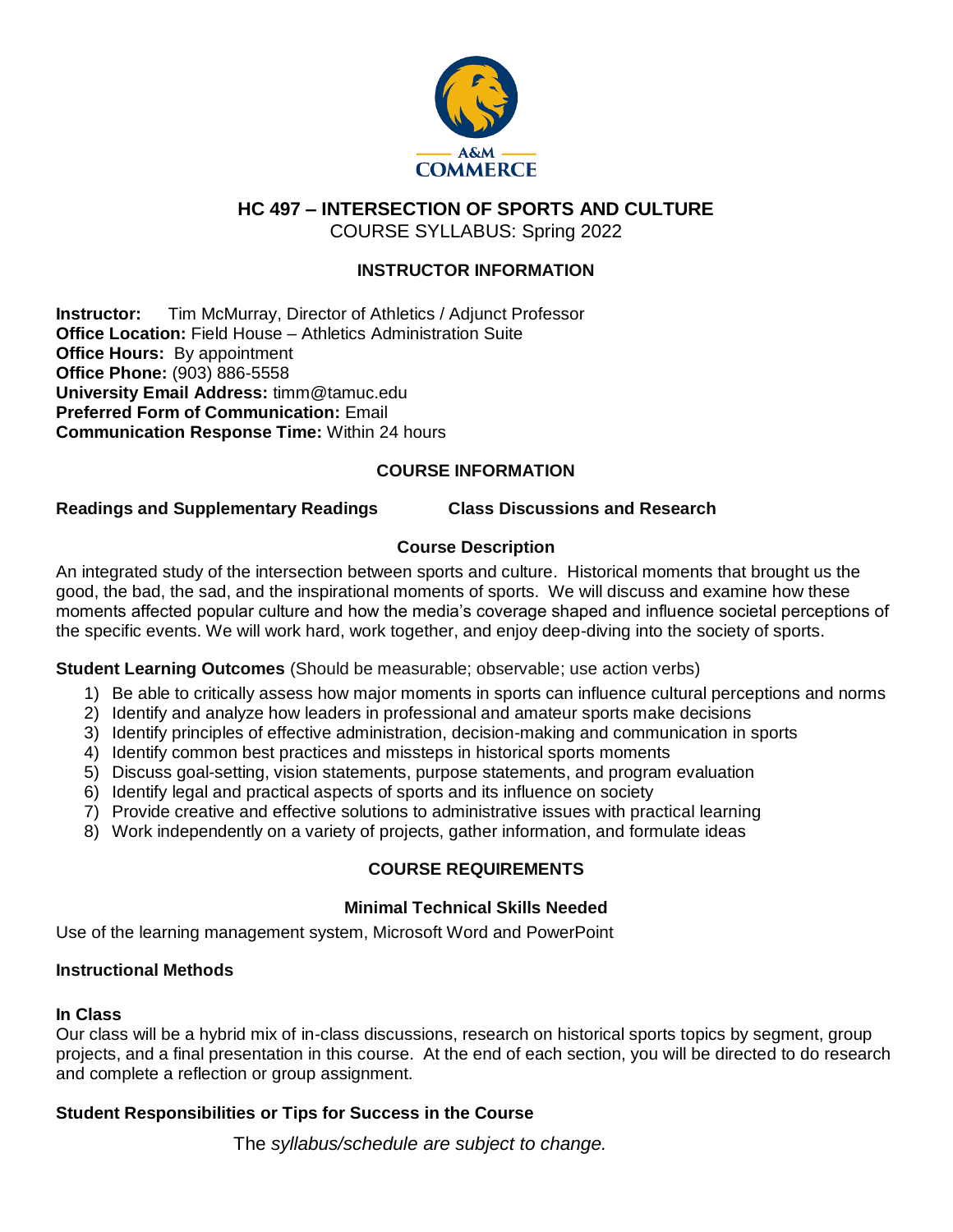- $\triangleright$  Providing outside resources in the form of articles, blogs, or quotes that are relevant to the discussions/assignments are encouraged.
- $\triangleright$  Add to the value of the discussions and projects. Merely agreeing or disagreeing with something is not valuable, students are encouraged to extend the discussion.
- $\triangleright$  Questioning your peers. Respectful questioning of peers (and responses to questions posed by others) will also advance the discussion.
- **Remember grammar and spelling matter.**
- $\triangleright$  Respect the privacy, beliefs, and opinions of your classmates.
- $\triangleright$  Read first, write later. Please read all materials before posting.
- $\triangleright$  Stick to the discussion topic at hand for each thread.
- $\triangleright$  No inappropriate comments or objectionable, sexist, or racist language will be tolerated.

## **NETIQUETTE**

Netiquette is the set of rules and expectations governing online behavior and social interaction. Online discussion etiquette is important. Papers and emails are an integral part of learning online. However, students must be aware of the Do's and Don'ts of communication online. Please remember that you are in a classroom environment when writing papers, emailing the professor, and communicating with fellow students. If you wouldn't say it or do it in a classroom, please don't write it or do it in this online course.

## **GRADING**

The following is a summary of the points assigned for the grading scale for this course:

#### *(Each module will play off The Big Board in D2L)*

| <b>Grade Scale</b>                          |              |     |
|---------------------------------------------|--------------|-----|
| Total:                                      |              | 400 |
| Final - Arbitration/Debate Project          |              | 100 |
| Reflection Papers (2) & Class Participation |              | 60  |
| Group Module 4:                             | The Powerful | 60  |
| Group Module 3:                             | The Sad      | 60  |
| Group Module 2:                             | The Bad      | 60  |
| Group Module 1:                             | The Good     | 60  |

#### **Grade Scale**

 $A = 360-400$  points  $B = 320-359$   $C = 280-319$   $D = 240-279$   $F = 0-239$ 

Assignments/posts not submitted by the due date will receive a grade of zero. Do not wait until the last minute to submit your work. The total point value for each section accounts for the following portion of the final grade. Assignments will be graded on the following criteria:

- $\triangleright$  Completeness of response to the assignment
- $\triangleright$  Organization and coherence
- $\triangleright$  Proper grammar, punctuation, and spelling
- $\triangleright$  Use of disciplinary format and citation style (paper displays correct use of student's disciplinary format and citation style (APA, 6th Edition) for papers submitted for presentation or publication. Non-cited statements within a paper will results in a loss of points in accordance with the 5% earned for APA format and citation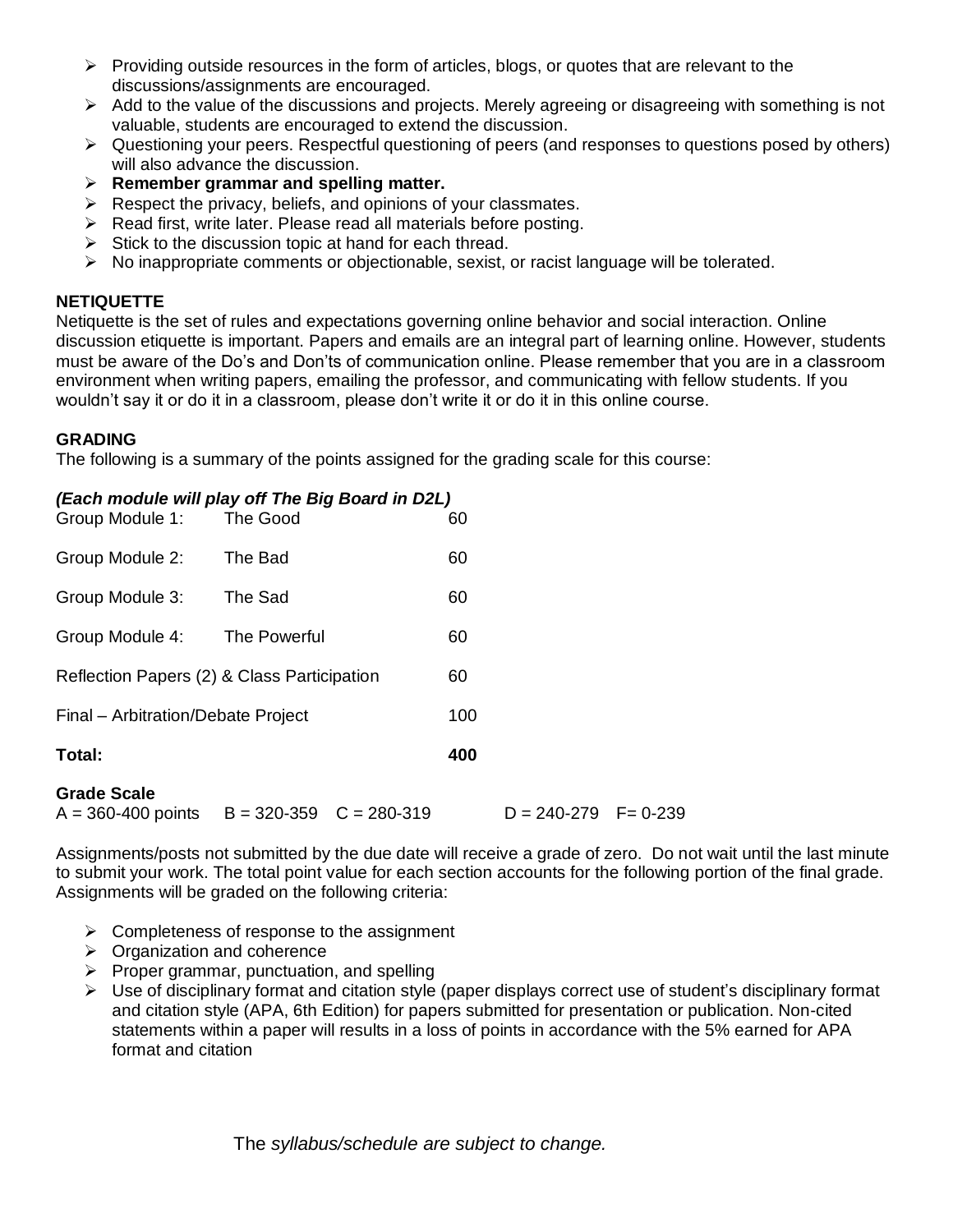#### **Assessments**

# **WEBINARS**

There may be online recorded webinars and possible live Zooms offered in this course. Participation in the YOUSEEU sessions is a required component of the course. The sessions are an opportunity to discuss course material with your professor and classmates in a facilitated real time audio/techno learning environment.

## **CHALLENGE GRADING**

Students should strive to provide comprehensive responses, with APA formatted citations, that incorporate as much course content as possible. Comments on assignments will be provided as needed for each assignment. Occasionally, group emails will also be sent by the instructor to highlight areas of strengths or weaknesses on specific assignments. Due dates for all Challenges are provided in the Course Schedule.

## **ASSIGNMENT SUBMISSION POLICY:**

Students are expected to complete all assignments and projects on time. All work must be the original work of the student for this course with references cited. Assignments are due by 10 p.m. on the day specified. Please contact your instructor in advance if there is an issue.

# **TECHNOLOGY REQUIREMENTS**

## **Browser support**

D2L is committed to performing key application testing when new browser versions are released. New and updated functionality is also tested against the latest version of supported browsers. However, due to the frequency of some browser releases, D2L cannot guarantee that each browser version will perform as expected. If you encounter any issues with any of the browser versions listed in the tables below, contact D2L Support, who will determine the best course of action for resolution. Reported issues are prioritized by supported browsers and then maintenance browsers.

Supported browsers are the latest or most recent browser versions that are tested against new versions of D2L products. Customers can report problems and receive support for issues. For an optimal experience, D2L recommends using supported browsers with D2L products.

Maintenance browsers are older browser versions that are not tested extensively against new versions of D2L products. Customers can still report problems and receive support for critical issues; however, D2L does not guarantee all issues will be addressed. A maintenance browser becomes officially unsupported after one year.

Note the following:

- Ensure that your browser has JavaScript and Cookies enabled.
- For desktop systems, you must have Adobe Flash Player 10.1 or greater.
- The Brightspace Support features are now optimized for production environments when using the Google Chrome browser, Apple Safari browser, Microsoft Edge browser, Microsoft Internet Explorer browser, and Mozilla Firefox browsers.

| <b>Browser</b>                                                 |             | Supported Browser Version(s) Maintenance Browser Version(s) |
|----------------------------------------------------------------|-------------|-------------------------------------------------------------|
| Microsoft <sup>®</sup> Edge                                    | Latest      | N/A                                                         |
| Microsoft <sup>®</sup> Internet<br><b>Explorer<sup>®</sup></b> | N/A         | 11                                                          |
| Mozilla <sup>®</sup> Firefox <sup>®</sup>                      | Latest, ESR | N/A                                                         |

## **Desktop Support**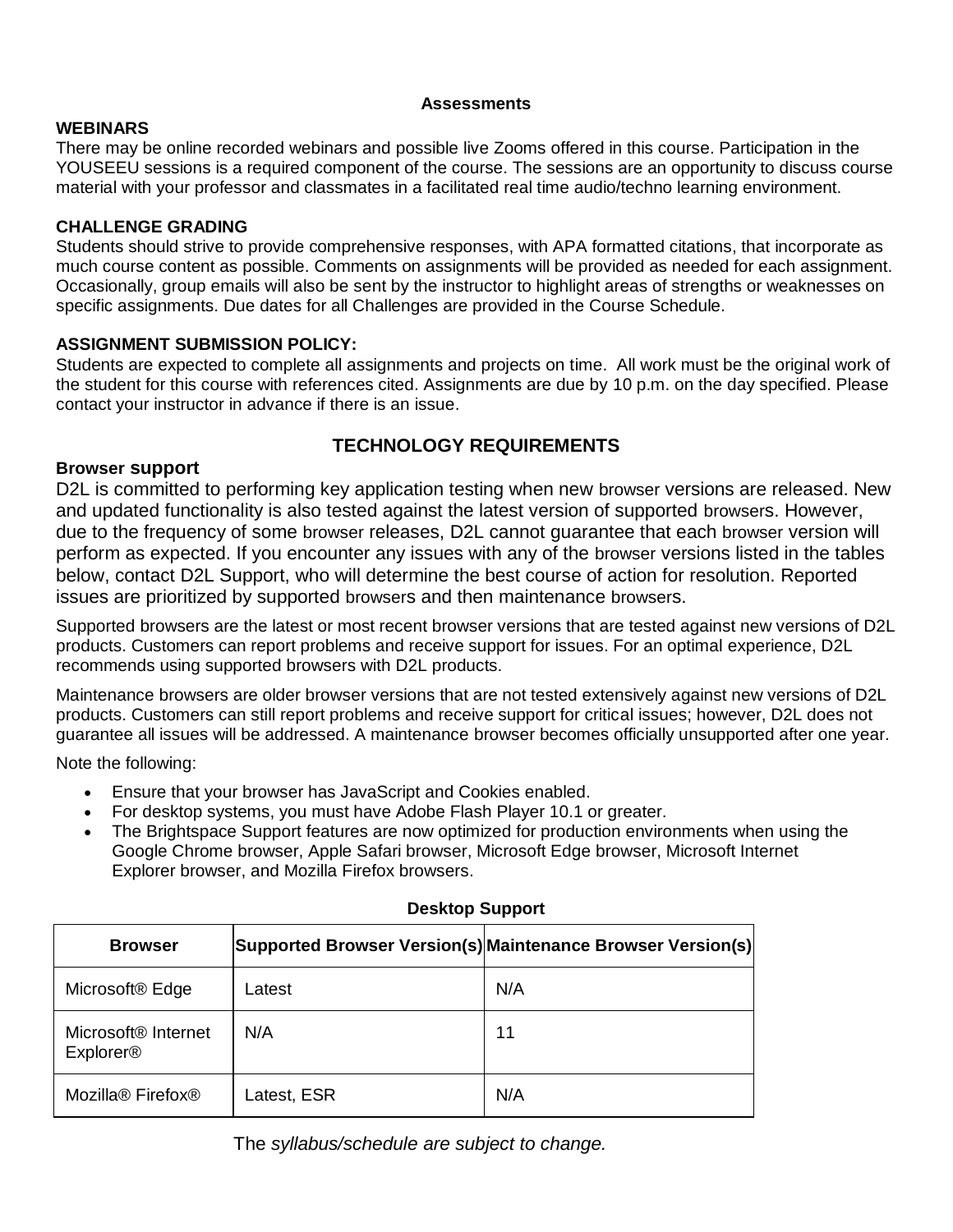| <b>Browser</b>  |        | Supported Browser Version(s) Maintenance Browser Version(s) |
|-----------------|--------|-------------------------------------------------------------|
| Google® Chrome™ | Latest | N/A                                                         |
| Apple® Safari®  | Latest | N/A                                                         |

# **Tablet and Mobile Support**

| <b>Device</b> | <b>Operating</b><br><b>System</b> | <b>Browser</b>              | <b>Supported Browser Version(s)</b>                                                                                                                                                                                                                                                                                                                                                              |
|---------------|-----------------------------------|-----------------------------|--------------------------------------------------------------------------------------------------------------------------------------------------------------------------------------------------------------------------------------------------------------------------------------------------------------------------------------------------------------------------------------------------|
| Android™      | Android 4.4+                      | Chrome                      | Latest                                                                                                                                                                                                                                                                                                                                                                                           |
| Apple         | $iOS^{\circledR}$                 | Safari,<br>Chrome           | The current major version of iOS<br>(the latest minor or point release<br>of that major version) and the<br>previous major version of iOS (the<br>latest minor or point release of<br>that major version). For example,<br>as of June 7, 2017, D2Lsupports<br>iOS 10.3.2 and iOS 9.3.5, but not<br>iOS 10.2.1, 9.0.2, or any other<br>version.<br>Chrome: Latest version for the<br>iOS browser. |
| Windows       | Windows 10                        | Edge,<br>Chrome,<br>Firefox | Latest of all browsers, and Firefox<br>ESR.                                                                                                                                                                                                                                                                                                                                                      |

- You will need regular access to a computer with a broadband Internet connection. The minimum computer requirements are:
	- o 512 MB of RAM, 1 GB or more preferred
	- o Broadband connection required courses are heavily video intensive
	- o Video display capable of high-color 16-bit display 1024 x 768 or higher resolution
- **For YouSeeU Sync Meeting sessions** *8 Mbps* **is required.** Additional system requirements found here: <https://support.youseeu.com/hc/en-us/articles/115007031107-Basic-System-Requirements>
- You must have a:
	- o Sound card, which is usually integrated into your desktop or laptop computer
	- o Speakers or headphones.
	- o \*For courses utilizing video-conferencing tools and/or an online proctoring solution, a webcam and microphone are required.
- Both versions of Java (32 bit and 64 bit) must be installed and up to date on your machine. At a minimum Java 7, update 51, is required to support the learning management system. The most current version of Java can be downloaded at: [JAVA web site http://www.java.com/en/download/manual.jsp](http://www.java.com/en/download/manual.jsp)
- Current anti-virus software must be installed and kept up to date.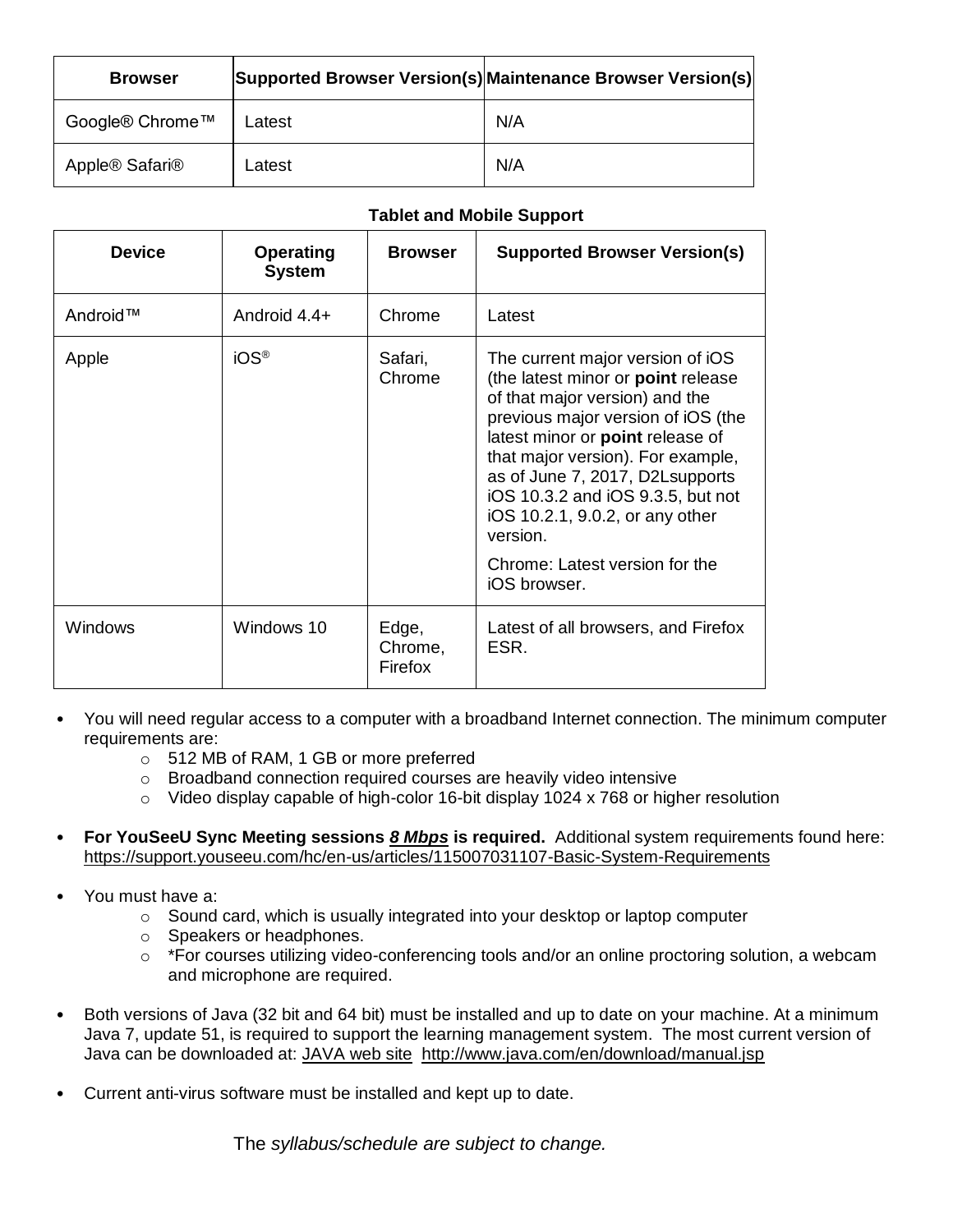Running the browser check will ensure your internet browser is supported.

Pop-ups are allowed. JavaScript is enabled. Cookies are enabled.

- You will need some additional free software (plug-ins) for enhanced web browsing. Ensure that you download the free versions of the following software:
	- o [Adobe Reader https://get.adobe.com/reader/](https://get.adobe.com/reader/)
	- o [Adobe Flash Player](https://get.adobe.com/flashplayer/) *(version 17 or later)* <https://get.adobe.com/flashplayer/>
	- o [Adobe Shockwave Player https://get.adobe.com/shockwave/](https://get.adobe.com/shockwave/)
	- o [Apple Quick Time http://www.apple.com/quicktime/download/](http://www.apple.com/quicktime/download/)
- At a minimum, you must have Microsoft Office 2013, 2010, 2007 or Open Office. Microsoft Office is the standard office productivity software utilized by faculty, students, and staff. Microsoft Word is the standard word processing software, Microsoft Excel is the standard spreadsheet software, and Microsoft PowerPoint is the standard presentation software. Copying and pasting, along with attaching/uploading documents for assignment submission, will also be required. If you do not have Microsoft Office, you can check with the bookstore to see if they have any student copies.

# **ACCESS AND NAVIGATION**

You will need your campus-wide ID (CWID) and password to log into the course. If you do not know your CWID or have forgotten your password, contact the Center for IT Excellence (CITE) at 903.468.6000 or [helpdesk@tamuc.edu](mailto:helpdesk@tamuc.edu)**.**

**Note:** Personal computer and internet connection problems do not excuse the requirement to complete all course work in a timely and satisfactory manner. Each student needs to have a backup method to deal with these inevitable problems. These methods might include the availability of a backup PC at home or work, the temporary use of a friend's computer, the local library, office service companies, Starbucks, a TAMUC campus open computer lab, etc.

# **COMMUNICATION AND SUPPORT**

# **Brightspace Support**

**Need Help?**

# **Student Support**

If you have any questions or are having difficulties with the course material, please contact your Instructor.

# **Technical Support**

If you are having technical difficulty with any part of Brightspace, please contact Brightspace Technical Support at 1-877-325-7778 or click on **Live Chat** if the Live Chat or the words "click here**"** to submit an issue via email.



# **System Maintenance**

Please note that on the 4th Sunday of each month there will be System Maintenance which means the system will not be available 12 pm-6 am CST.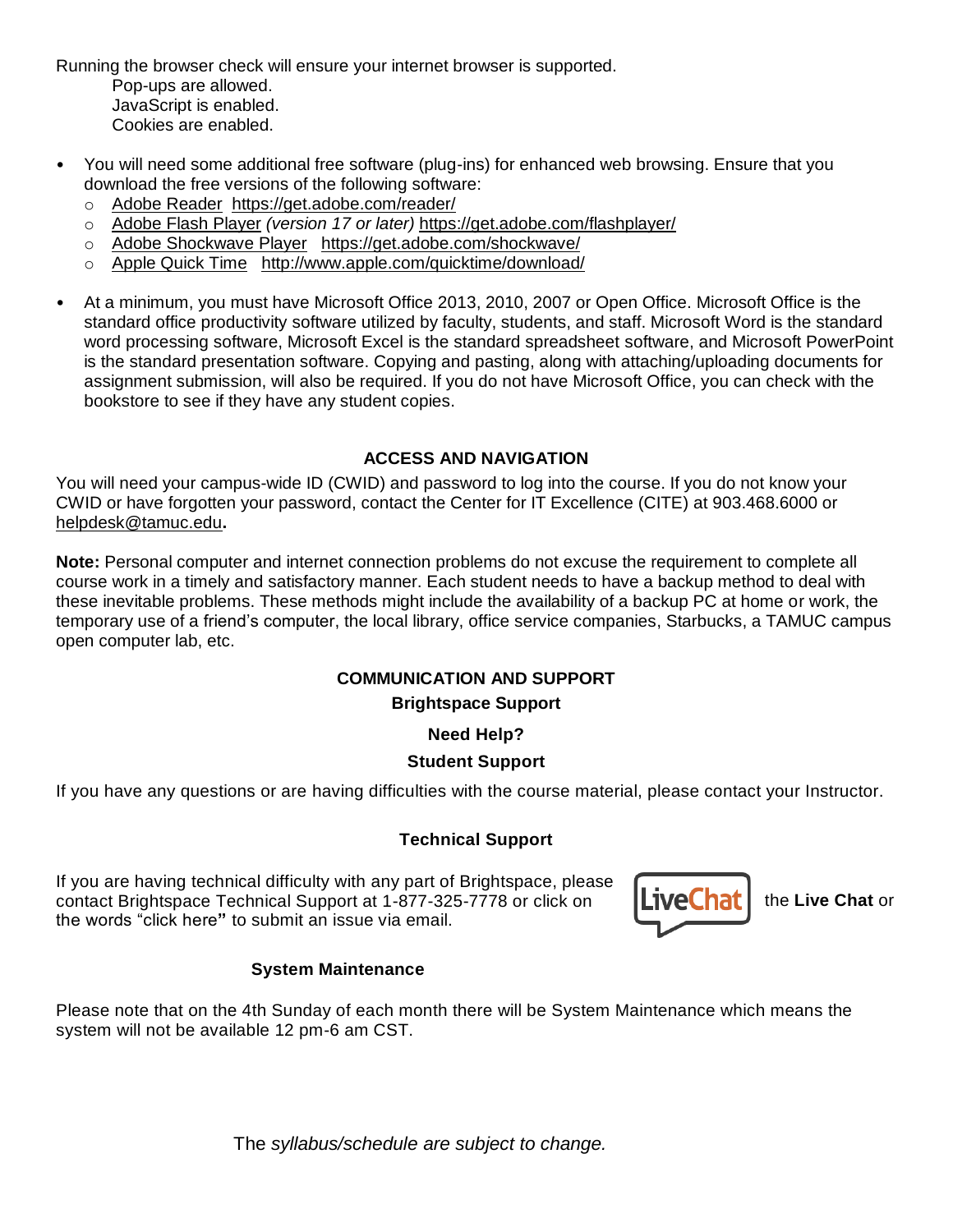## **Interaction with Instructor Statement**

Email is the most effective way to communicate with me, and I will respond in no less than 24 hours. Please include HC 497 in the Subject line. We can also meet in person, if necessary during my office hours or by appointment.

# **COURSE AND UNIVERSITY PROCEDURES/POLICIES**

## **Course Specific Procedures/Policies**

# **Course Policies**

1. Because this is an online course, you may never meet me or your other classmates face-to-face after the orientation. All written communication must be clear in all circumstances.

- 2. While completing assignments within the online environment, be professional.
- 3 . Write clearly with correct spelling, punctuation, and grammar.
- 4. Due dates listed for sections are the LAST chance to submit them please submit early.

5. If you have a question or concern, please email me. Please include in the subject of the email (HHPK444) and the subject of the message. I will respond promptly.

6. You must check your Leo email regularly!

# **Syllabus Change Policy**

The syllabus is a guide. Circumstances and events may make it necessary for the instructor to modify the syllabus during the semester. Any changes made to the syllabus will be announced in advance.

## **University Specific Procedures**

## **Student Conduct**

All students enrolled at the University shall follow the tenets of common decency and acceptable behavior conducive to a positive learning environment. The Code of Student Conduct is described in detail in the [Student Guidebook.](http://www.tamuc.edu/Admissions/oneStopShop/undergraduateAdmissions/studentGuidebook.aspx)

Students should also consult the Rules of Netiquette for more information regarding how to interact with students in an online forum: [Netiquette](http://www.albion.com/netiquette/corerules.html) <http://www.albion.com/netiquette/corerules.html>

## **TAMUC Attendance**

For more information about attendance, please visit the [Attendance](http://www.tamuc.edu/admissions/registrar/generalInformation/attendance.aspx) webpage and [Procedure 13.99.99.R0.01.](http://www.tamuc.edu/aboutUs/policiesProceduresStandardsStatements/rulesProcedures/13students/academic/13.99.99.R0.01.pdf)

# **Academic Integrity**

Students at Texas A&M University-Commerce are expected to maintain high standards of integrity and honesty in all of their scholastic work. For more details and the definition of academic dishonesty see the following procedures:

[Undergraduate Academic Dishonesty 13.99.99.R0.03](http://www.tamuc.edu/aboutUs/policiesProceduresStandardsStatements/rulesProcedures/13students/undergraduates/13.99.99.R0.03UndergraduateAcademicDishonesty.pdf)

[Graduate Student Academic Dishonesty 13.99.99.R0.10](http://www.tamuc.edu/aboutUs/policiesProceduresStandardsStatements/rulesProcedures/13students/graduate/13.99.99.R0.10GraduateStudentAcademicDishonesty.pdf)

# **ADA Statement**

## **Students with Disabilities**

The Americans with Disabilities Act (ADA) is a federal anti-discrimination statute that provides comprehensive civil rights protection for persons with disabilities. Among other things, this legislation requires that all students with disabilities be guaranteed a learning environment that provides for reasonable accommodation of their disabilities. If you have a disability requiring an accommodation, please contact: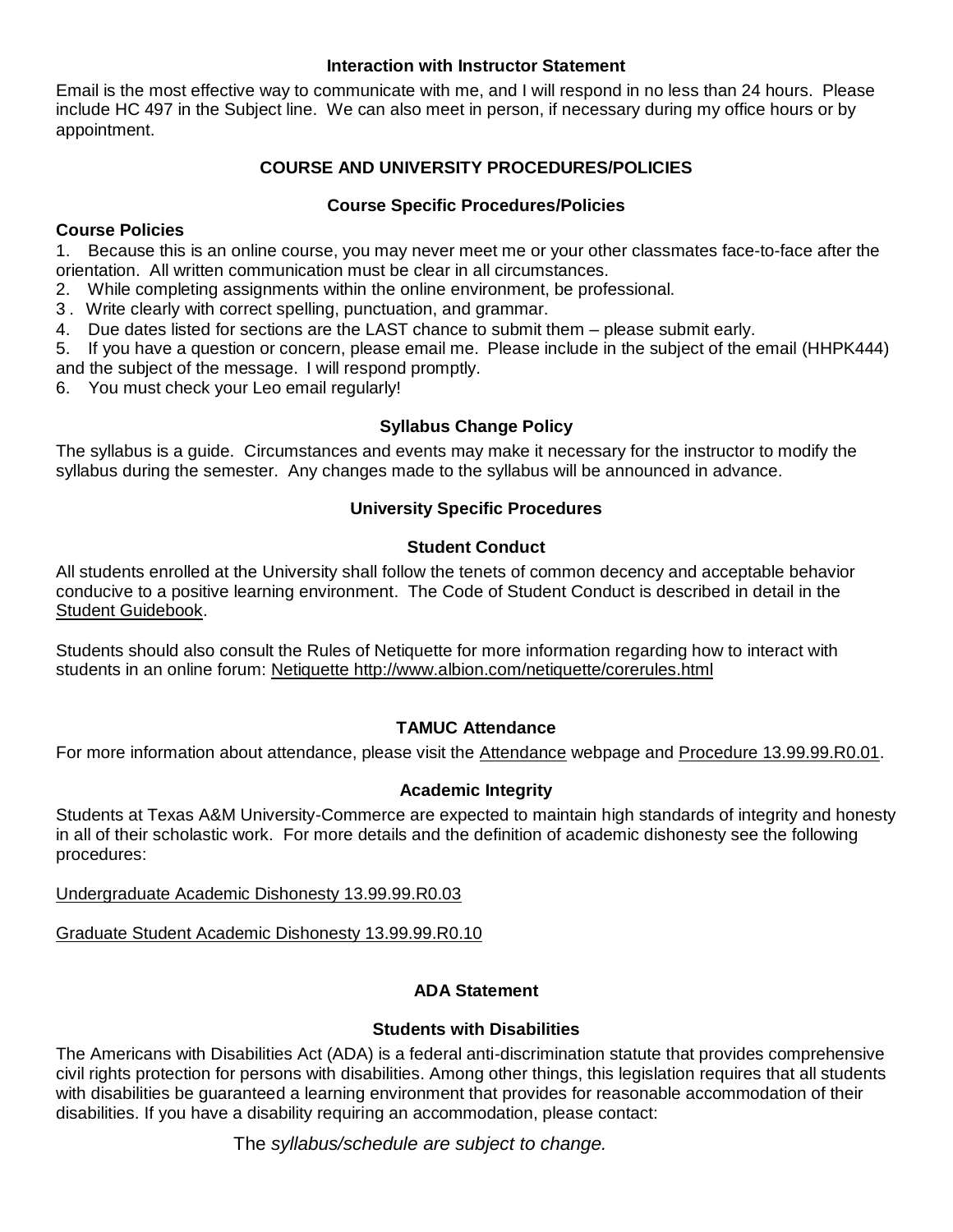## **Office of Student Disability Resources and Services**

| <b>Texas A&amp;M University-Commerce</b> | Gee Library-Room 162 |
|------------------------------------------|----------------------|
| Phone (903) 886-5150 or (903) 886-5835   | Fax (903) 468-8148   |

## **Nondiscrimination Notice**

Texas A&M University-Commerce will comply in the classroom, and in online courses, with all federal and state laws prohibiting discrimination and related retaliation on the basis of race, color, religion, sex, national origin, disability, age, genetic information or veteran status. Further, an environment free from discrimination on the basis of sexual orientation, gender identity, or gender expression will be maintained.

#### **Campus Concealed Carry Statement**

Texas Senate Bill - 11 (Government Code 411.2031, et al.) authorizes the carrying of a concealed handgun in Texas A&M University-Commerce buildings only by persons who have been issued and are in possession of a Texas License to Carry a Handgun. Qualified law enforcement officers or those who are otherwise authorized to carry a concealed handgun in the State of Texas are also permitted to do so. Pursuant to Penal Code (PC) 46.035 and A&M-Commerce Rule 34.06.02.R1, license holders may not carry a concealed handgun in restricted locations. For a list of locations, please refer to the [Carrying Concealed Handguns On Campus](http://www.tamuc.edu/aboutUs/policiesProceduresStandardsStatements/rulesProcedures/34SafetyOfEmployeesAndStudents/34.06.02.R1.pdf) document and/or consult your event organizer. Pursuant to PC 46.035, the open carrying of handguns is prohibited on all A&M-Commerce campuses. Report violations to University Police at 903-886-5868 or 9-1-1.

**HONORS COLLEGE – HC 497 COURSE OUTLINE Fall 2021 Instructor: Tim McMurray COURSE OUTLINE / CALENDAR** 

# **HC 497 INTERSECTION OF SPORTS AND CULTURE**

| <b>DATE</b> | <b>PRIMARY ACTION</b>                           | <b>SECONDARY ACTION</b>          |
|-------------|-------------------------------------------------|----------------------------------|
| January 24  | <b>Class Introduction</b>                       | Class Selections for each module |
| January 31  | Prepare for Presentations                       | Guest Speaker                    |
| February 7  | PRESENTATION I                                  |                                  |
| February 14 | <b>FIRESIDE CHAT</b>                            | ATHLETICS LEADERSHIP TEAM        |
| February 21 | PRESENTATION II                                 |                                  |
| February 28 | Reflection Paper Due (email or D2L)             |                                  |
| March 7     | PRESENTATION III                                | Reflection Paper Assigned        |
| March 14    | ARBITRATION FINAL INTRO                         |                                  |
| March 21    | PRESENTATION IV                                 |                                  |
| March 28    | <b>FIRESIDE CHAT II</b>                         |                                  |
| April 5     | <b>GUEST SPEAKER</b>                            | Reflection Paper Assigned        |
| April 12    | COVID AND SPORTS DISCUSSION / CLASS REFLECTIONS |                                  |
| April 19    | NO CLASS - WORK ON ARBITRATION / DEBATE CASE    |                                  |
|             | The syllabus/schedule are subject to change.    |                                  |